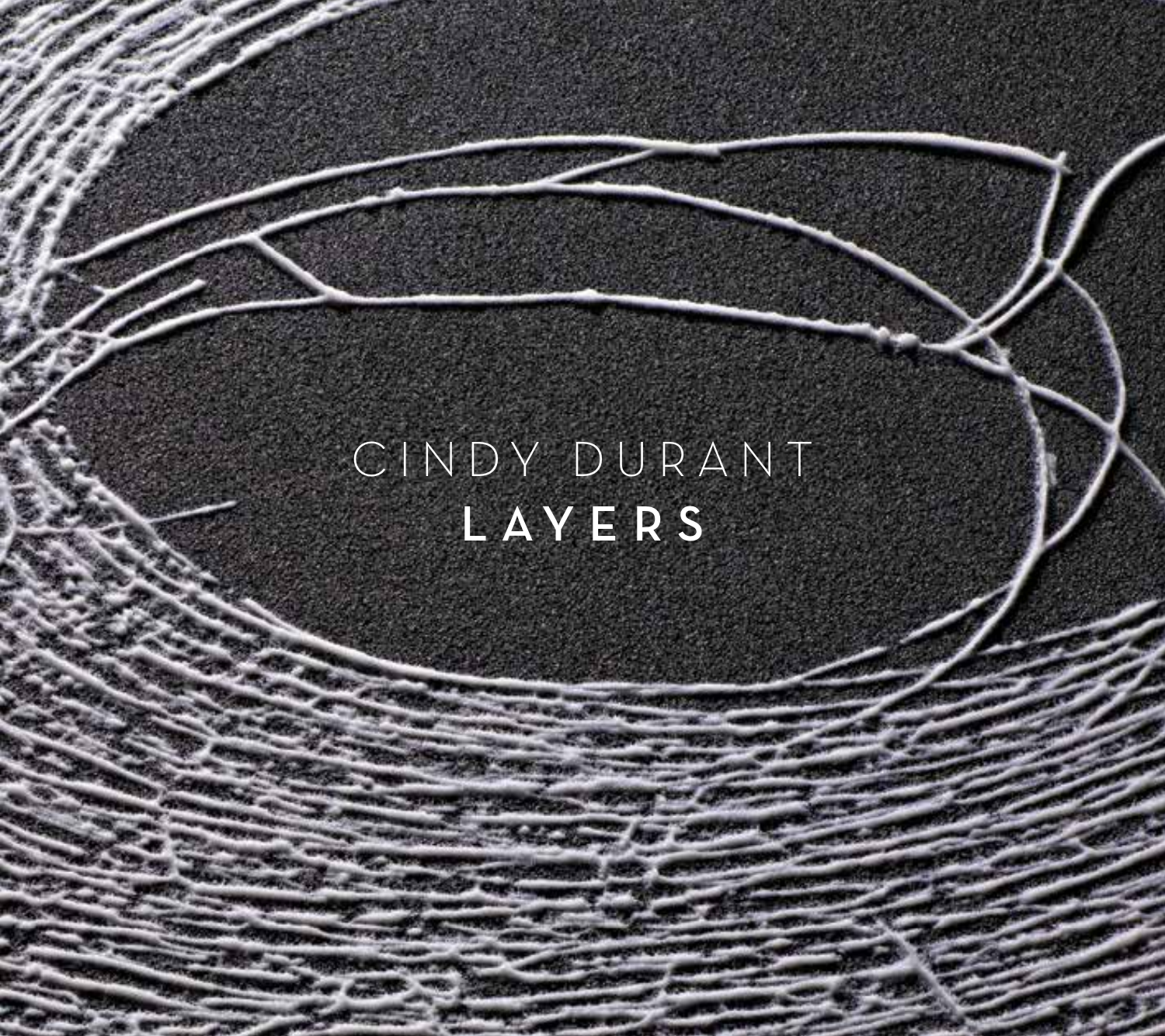

## // STEVE SAFFELL CEO, COUNTRY ARTS SA

Country Arts SA is proud to be able to support South Australian regional artists to create exciting new artworks and to push themselves and their art in new directions.

The Breaking Ground Professional Development Award was launched in 2011 and since this time, we have supported three regional artists to realise their exhibitions in the Adelaide Festival Centre's Artspace Gallery and work with three diverse mentors.

Penong-based artist Cindy Durant became the fourth recipient of the Award in 2015 and for the past twelve months she has undertaken a period of intense experimentation in order to produce the work on display in the gallery. Pushing her glass practice into new territory, she has been guided and supported by her mentor printmaker Joshua Searson.

Working in a remote studio on the far west coast of the Eyre Peninsula, Cindy's practice embodies many of the challenges and benefits felt by regional artists. This exhibition demonstrates the beauty and rugged harshness of the landscape in this pocket of South Australia. The land around her home and her love of it have shaped her practice, and inspired the works in the exhibition.

As Chief Executive Officer of Country Arts SA it is my pleasure to welcome you to the 2016 Breaking Ground exhibition, *Layers* .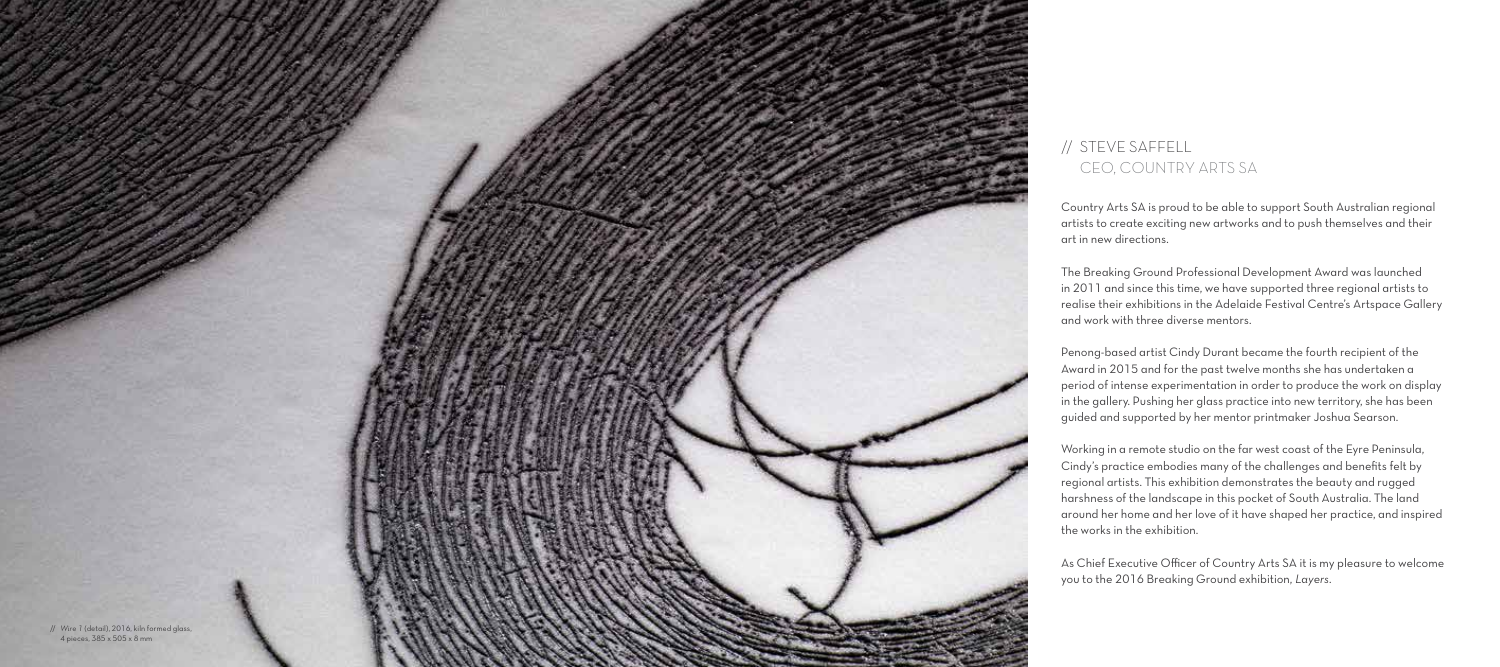## // JODI MARTIN SINGER-SONGWRITER

Cindy Durant's glasswork focuses our lens on the ornate inside the ordinary. She sets aglow intricate textures and designs hidden in something so simple I might have been walking straight past it every day.

#### She opens our eyes.

The long way 'round to Cindy's studio is one of many trails through the bush, and as we set out on one together, I begin to experience how Cindy sees things. This is so much more than a sandy track; it's a journey into the world of infinite layers that she sets into glass: Clouds disappearing to the horizon in strata upon strata of everchanging textures and hues.

It's more than a mallee tree. We pull back the first curtain of shimmering bottle greens to reveal tiny lime-green tendrils like an overlay of lace. We gaze through the meshwork to the silver crosshatching of branches beyond.

It's more than a roll of fencing wire. It's three-dimensional line-work and loops… transparent in delicate symmetry.

We stop as Cindy's knee brushes against the graceful seed-pods of a dried out, common weed, and we zoom in to it's mesmirising patterns and shapes shifting back and forth over each other in the puffs of breeze.

Zoom in… zoom out…

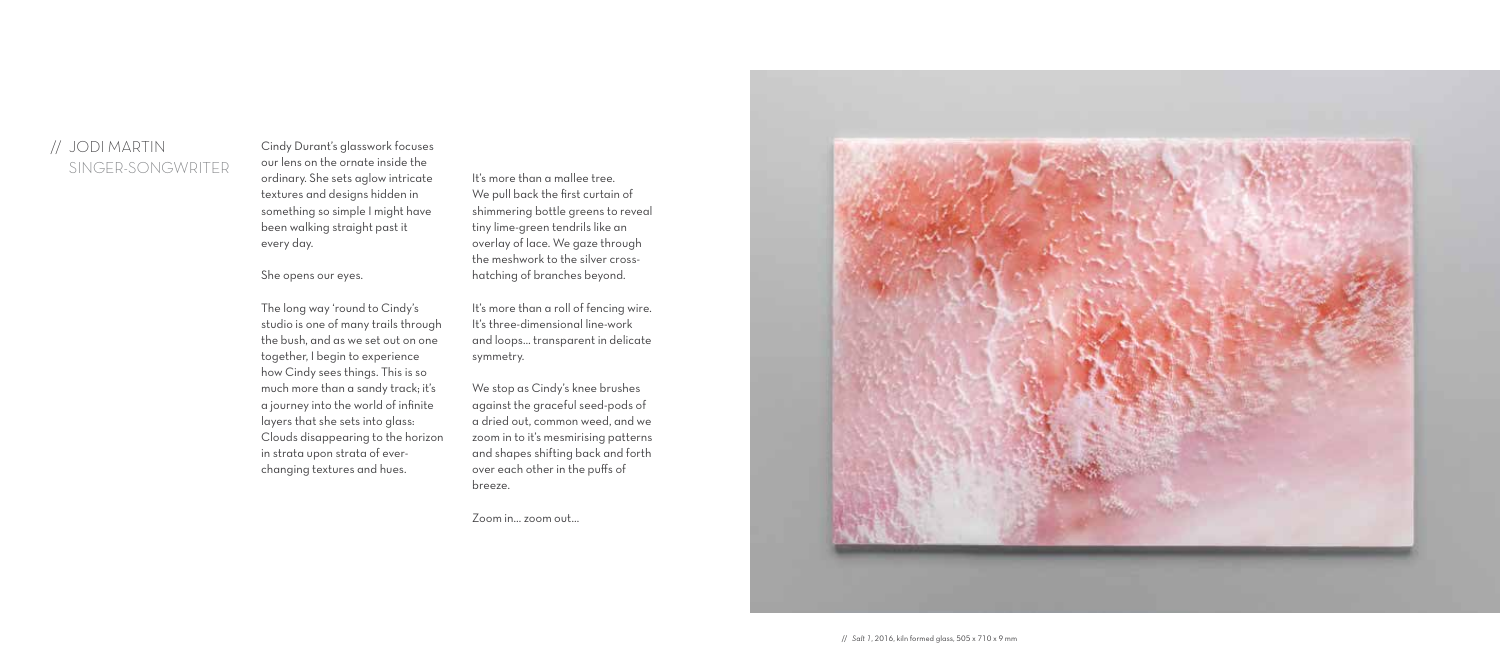Durant's eyes sweep the horizon; the creamy velvet layers of distant dunes, their foreground curves plunging into the deep saltwater lake. Clouds descend into its liquid mirror too. They sink down as deep as the banks of cotton wool pile up, one behind the other, overhead.

After an hour of exploring, we step up into the shade of her studio. Glinting transparent sheets clink together. Durant cascades powdered glass onto the flat surface, like the sand fell off our shoes at the door. She mindfully distills her inspiration from the endless undulations of her edge-ofthe-desert backyard.

That night, in the kiln, the layered colours of warm glass meld together. Melding layers of history on a landmark. Melding layers of seaweed on a beach.

The process itself is dictated by the solitude of Durant's remote environment. As the kiln warms the glass, the same remoteness dictates the shimmering brilliance of the desert night sky.

As far out as our most powerful telescopes have reached outwards, past infinite layers of stars, is the same distance our microscopes have reached inwards through the universe of molecules and cells.

### Zooming out… zooming in...

Going both ways – we haven't found the end of the layers. Durant's work brings into profound focus the little things. Unveiling magic we might sometimes miss. She reminds us that the universe is built from layer upon layer of little things. That can take our breath away. That bring us back to Earth.

It's important to address our big picture issues; to hold high as an Olympic torch our dreams of repairing a broken world. But perhaps this can only happen if we are willing to zoom in as far as we zoom out. To embrace the layers inside of us.

Perhaps it can only happen if we are willing not to miss the beauty that is already here.

## // CINDY DURANT

This place I live in is beautiful, rugged, isolated, and sometimes harsh.

I love it for all of these reasons.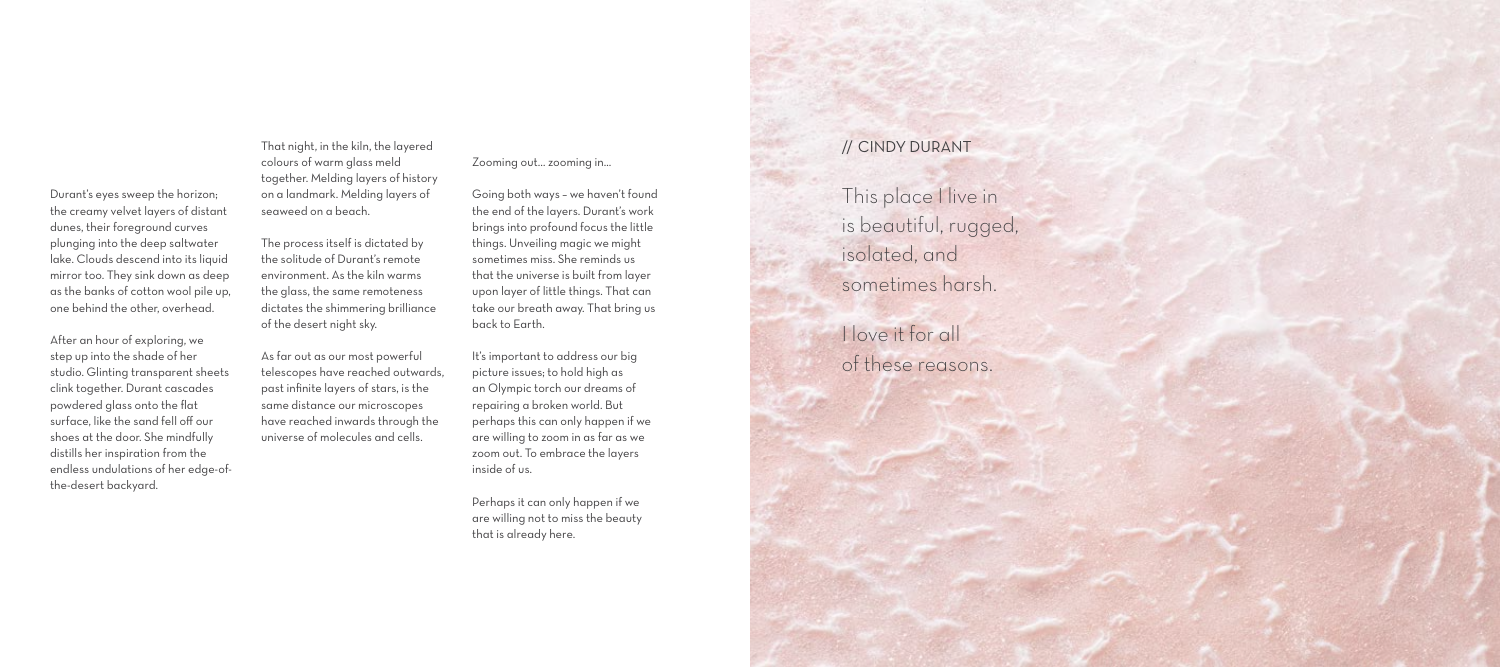

The sound of quiet and the wind, the sky at dawn on our unbroken horizon, the ever changing sand dunes, the pink salt lake, the wildlife all round me, the great southern ocean in all her beauty and wild energy… the list is endless. I can hear myself think here and breath.

There is so much to wonder at in the small things I see. There is beauty in those small things that often goes unnoticed. I say small things but the small things can be large things too. Leaves, branches, trees, patterns. Seaweed, shells on the beach and texture in the sand. Farm junk, old buildings, history. Layers everywhere.

Working with glass in my remote location has been a challenge. I have embraced it fully. Winning the 2016 Breaking Ground Award has given me the opportunity to explore and play in my studio with ideas and techniques both new and old. I have experimented and developed ideas and veered off on tangents. With reckless abandon I have tried and tried again. Some ideas worked but many did not. I have completely enjoyed the time spent in this creative process.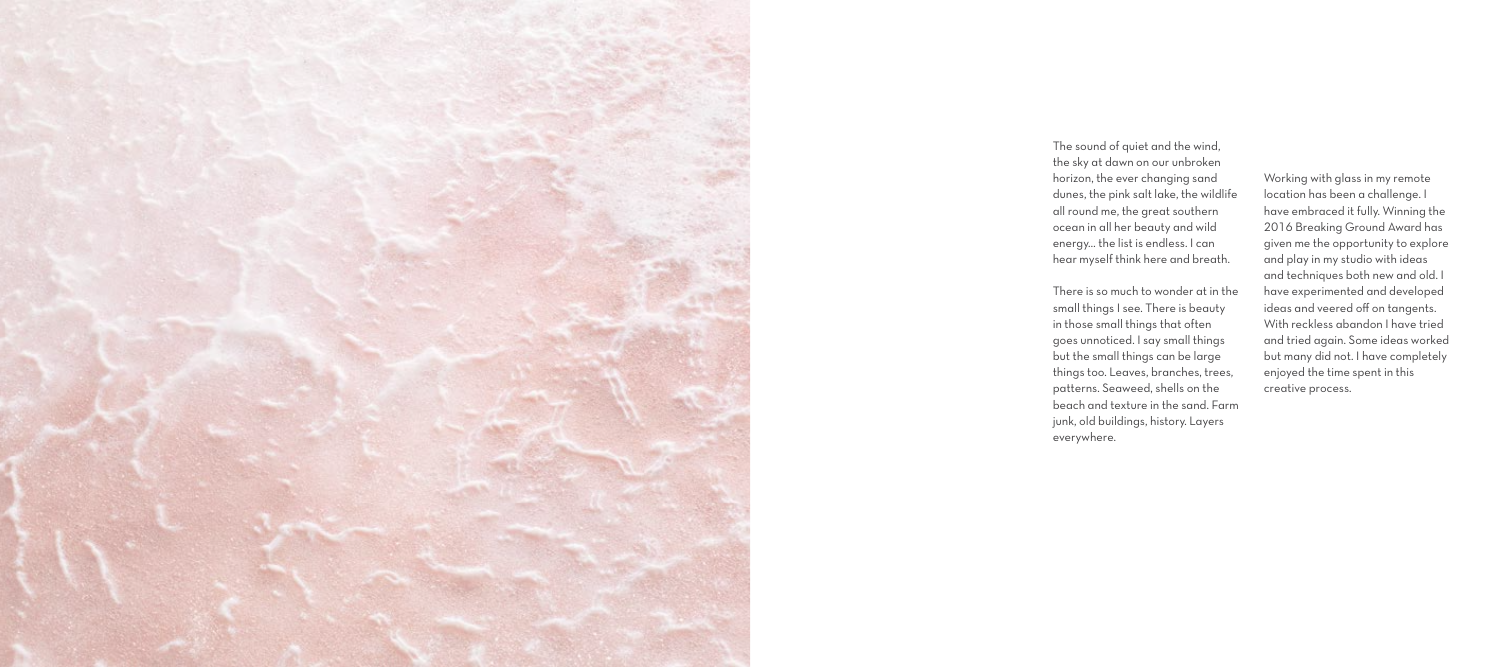My property is completely run on solar energy, wind power and all we have is rain water… a precious commodity. Working under these conditions is challenging to say the least. My largest kilns run on LPG which is extremely expensive here. I work in many techniques and various media including kiln formed glass and vitreous enamel on metal. Basically kiln formed glass is melting layers of glass together. The materials I use include sheet glass, powdered and crushed glass.

The Breaking Ground Award enabled me to work with a mentor, Joshua Searson. Joshua taught me how to use Photoshop to edit my imagery and collected imagery. I have spent countless hours editing, manipulating, altering, layering and developing this skill, eventually using it to make my patterns for screen printing on glass and other media.

For this project I have worked on developing my techniques and skills with screen printing on glass. I have used these images altered, adjusted and layered for this body of work. There is power in pattern and repetitive pattern. From simple patterns to other more graphic designs I have printed to my heart's content. Simple things usually unnoticed have amazing beauty.

// CINDY DURANT



// *Wire 1*, 2016, kiln formed glass, 4 pieces, 385 x 505 x 8 mm each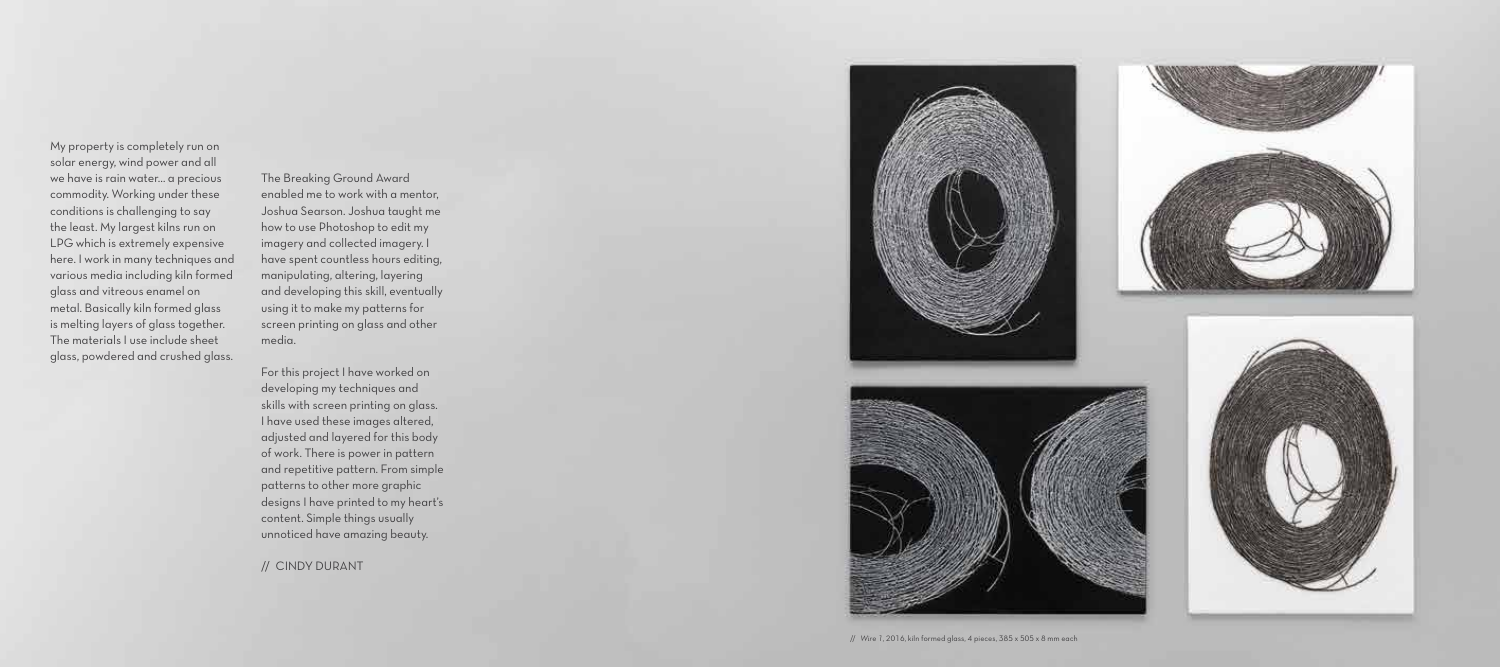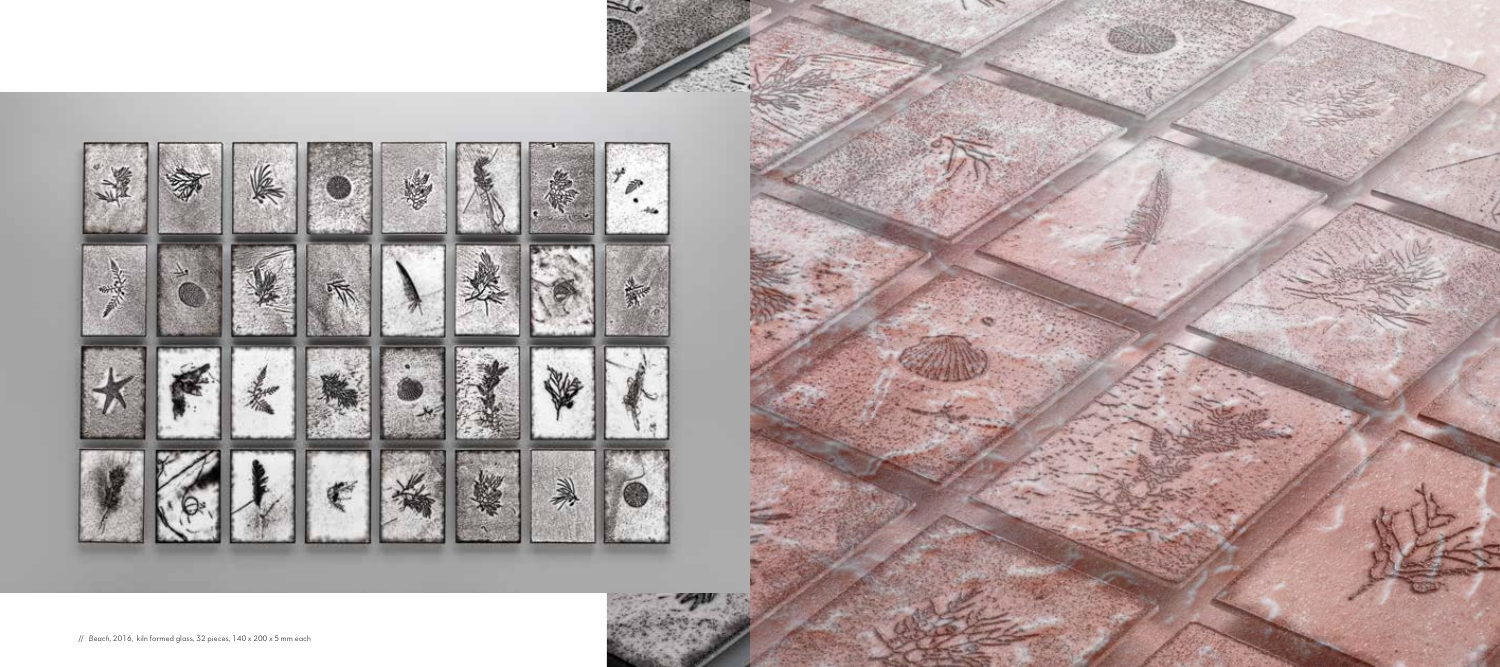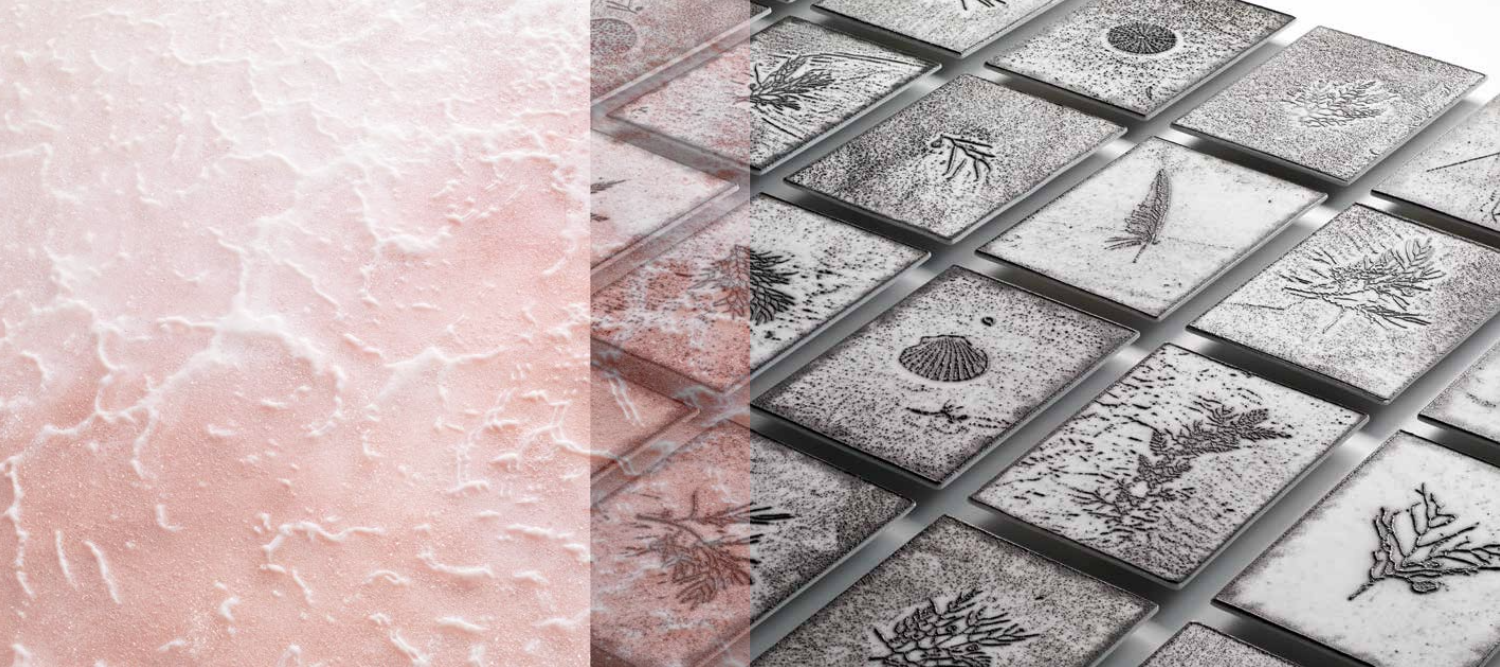





To go away by yourself and simply be Only then will nature reveal her secrets

// *Cactus* by Christo Reid







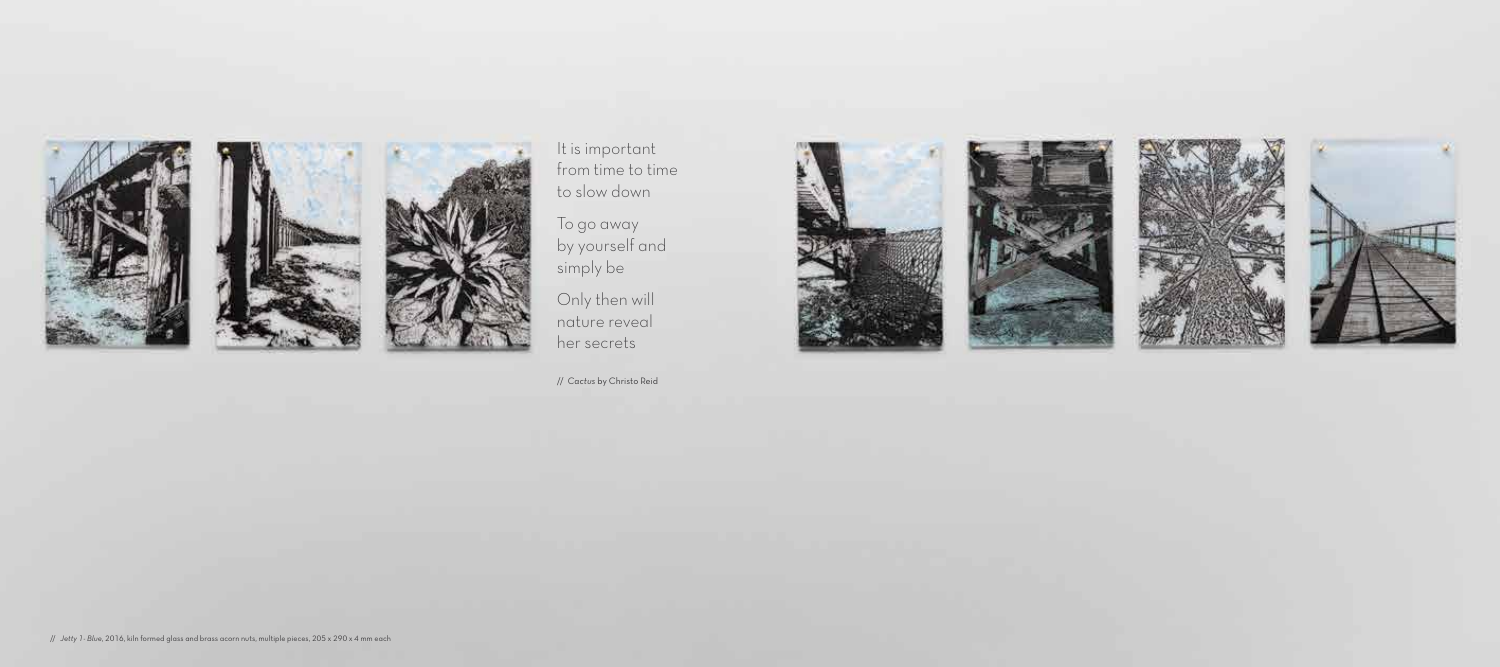#### // THANK YOU

#### MAJOR PRESESNTING PARTNERS



ADELAIDE FESTIVALCENTE



#### COUNTRY ARTS SA

Chief Executive Officer, Steve Saffell

Visual Arts Coordinator, Eleanor Scicchitano

Country Arts SA Board Members

#### ADELAIDE FESTIVAL CENTRE

Adelaide Festival Centre Trustees

Chief Executive Officer & Artistic Director, Douglas Gautier

Visual Arts Curator Creative Programs, Charissa Davies

Visual Arts Curator Creative Programs, Maggie Fletcher

Adelaide Festival Centre management & staff

#### THE ARTIST WOULD LIKE TO THANK

All those involved in allowing me this time to grow and play.

Thank you to everyone at Country Arts SA for their continued support over many years. I never could have achieved what I have without the support and belief of those at Country Arts SA. The list of these fantastic people would be huge. Steve, Merilyn and others past and present thank you for believing in me. A special thank you to Eleanor Scicchitano from Country Arts SA for her help and support with everything. I got there in the end! Beth Wuttke for putting together my catalogue with great skill.

A special thank you to my family. Bruce Durant for his unending support and devotion. His skills as Mr. Fixit and help with whatever I need help with. Dylan Durant for much needed coffee and dinners cooked after long hours in my studio.

Thank you everyone at Artspace Gallery Adelaide Festival Centre. Charissa Davies for her support and patience and helping me with my vision. Seb Calabretto gets a big thanks too.

#### Joshua Searson for mentoring me and sharing his fantastic skills.

Jodi Martin; singer and songwriter for writing the essay for my catalogue, performing at my exhibition opening and talking about being a creative person. I admire her work and spirit.

Grant Hancock for beautiful photography at short notice and handling my glass with care.

Friends and so many people have supported me both emotionally and physically during this year. I am grateful to them all. What would I do without all of them.

The Country Arts SA Visual Artist Professional Development Award provides a practicing contemporary visual artist from country South Australia the opportunity to develop a body of work for exhibition in a major gallery space in metropolitan Adelaide and receive a mentorship opportunity to further their career.





The Country Arts SA Visual Artist Professional Development Award provides a practicing contemporary visual artist from country South Australia the opportunity to develop a body of work for exhibition in a major gallery space in metropolitan Adelaide and receive a mentorship opportunity to further their career.

Cover: *Wire 1* (detail), 2016, kiln formed glass, 4 pieces, 385 x 505 x 8 mm Photography by Grant Hancock

—